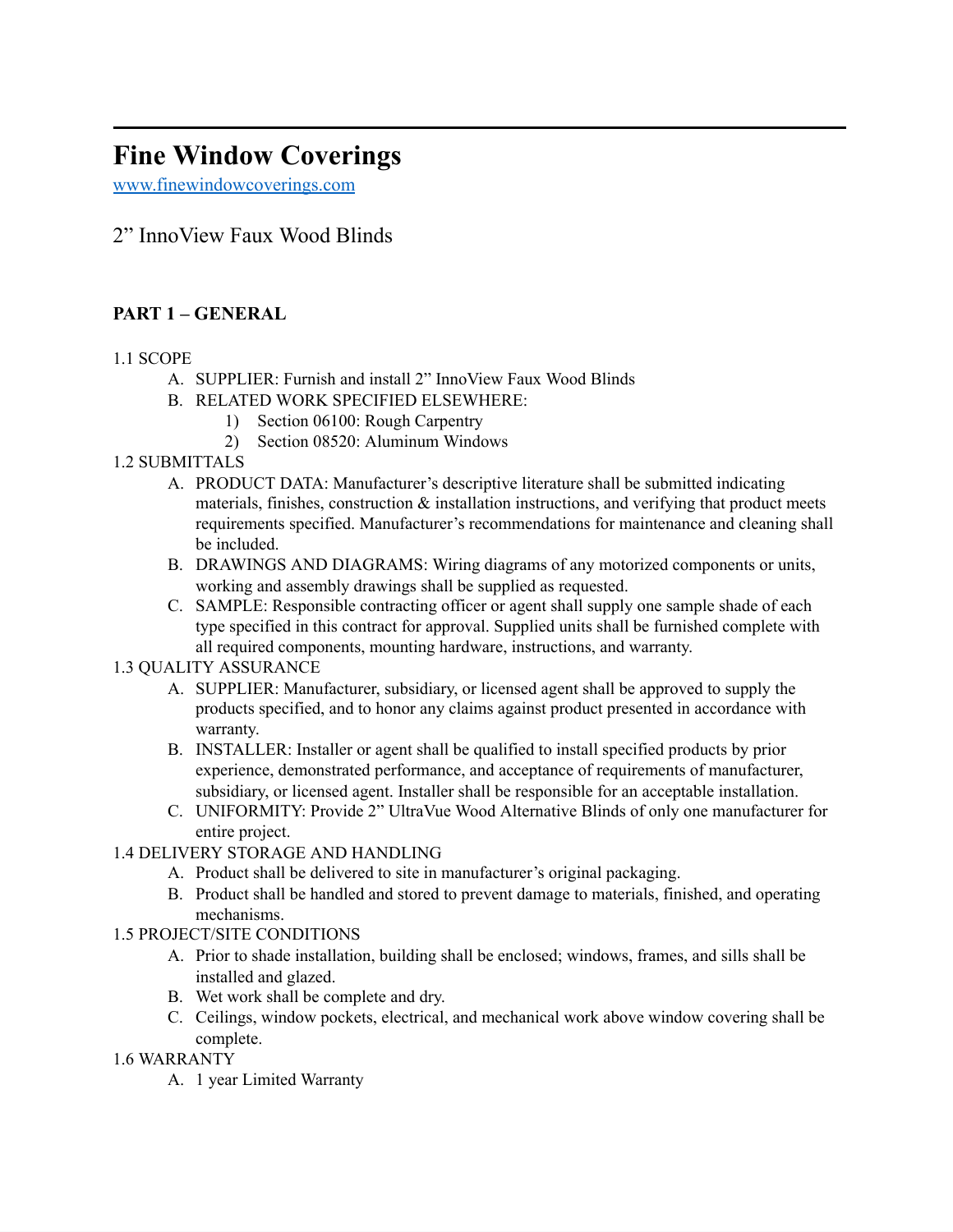B. Fine Window Coverings warrants the product against original defects in materials or workmanship for 1 year from the date of purchase/install. Fine Window Coverings does not warrant damage due to accidents, misuse, abuse, improper installation, alteration, or improper cleaning. Detailed specifics of the warranty are available upon request.

## **PART 2 – PRODUCTS**

#### 2.1 ACCEPTABLE MANUFACTURER

- A. Fine Window Coverings, 444 Olive Street, Shreveport, LA 71104; or architect approved equivalent.
- B. Product substitutions must be approved by architect minimum of 30 days prior to close of bid.
- 2.2 2" INNOVIEW FAUX WOOD BLINDS
	- A. PRODUCT: Fine Window Coverings 2" InnoView Faux Wood Blinds
	- B. MATERIALS:
		- a. SLATS:  $2"$  x 2.28mm thick color coordinated PVC Passes 500 hour UV rated & NFPA 701 Fire retardant test. Finish with manufacturer's standard colors selected by architect from manufacturer's available contract colors.
		- b. SLAT SUPPORT: Braided ladders of 100% polyester yarn color compatible with slats and spacing no more than 44mm. Optional cloth tapes constructed of high strength polyester-cotton blend webbing and spacing of no more the 44mm. Tapes spaced to comply with industry standards for size and weight of blind.
		- c. HEADRAIL: Heavy-duty, high-profile steel measuring  $2"$  x  $2\frac{1}{4}$ " with U shaped rolled edges treated with iron phosphate to resist corrosion. Internally fit with components required for specific performance and designed for smooth, quiet trouble- free operation. Headrail finish to be standard baked-on polyester and to coordinate with slats.
		- d. BOTTOMRAIL: Hollow trapezoid with recessed end caps. Color-coordinated PVC 50mm width x 15mm height – passes 500 hour UV rated & NFPA 701 Fire retardant test. Engineered polymer tape buttons secure the ladder and cord. Finish to be manufacturer's standard colors or stained finish to match slats.
		- e. LIFTING MECHANISM: Engineered polymer and galvanized steel housing Cordless with polymer roller bearing and steel locking dogs. Two-ply polyester cord filler in braided polyester jacket lift cords meet or exceed commercial specification 1029.86.
		- f. TILT CONTROL WAND: Rounded 3/8" diameter, constructed of PVC, color coordinated to match slats and detachable without tools. Located on either side of individual blind unit per architect's request.
		- g. MOUNTING HARDWARE: Standard hinged cover end support brackets of electroplated steel with finish coat of baked on polyester enamel in color to match headrail. Intermediate support brackets for blinds over 60" wide.
		- h. VALANCE: VALANCE: 3 ¼" Faux wood decorative valance. Color coordinated PVC- passes 500 Hour UV rated & NFPA 701 Fire retardant test.
		- i. OPTIONAL SHALL INCLUDE: Cloth Tapes, 2 or 3 Blinds on 1 Headrail, Hold Down Brackets, Cutouts, Extension Brackets, Tilt Wand.

### 2.3 FABRICATION

A. Blind measurements shall be accurate to within  $\pm 1/8$ " according to specifications established by Fine Window Coverings engineering standards.